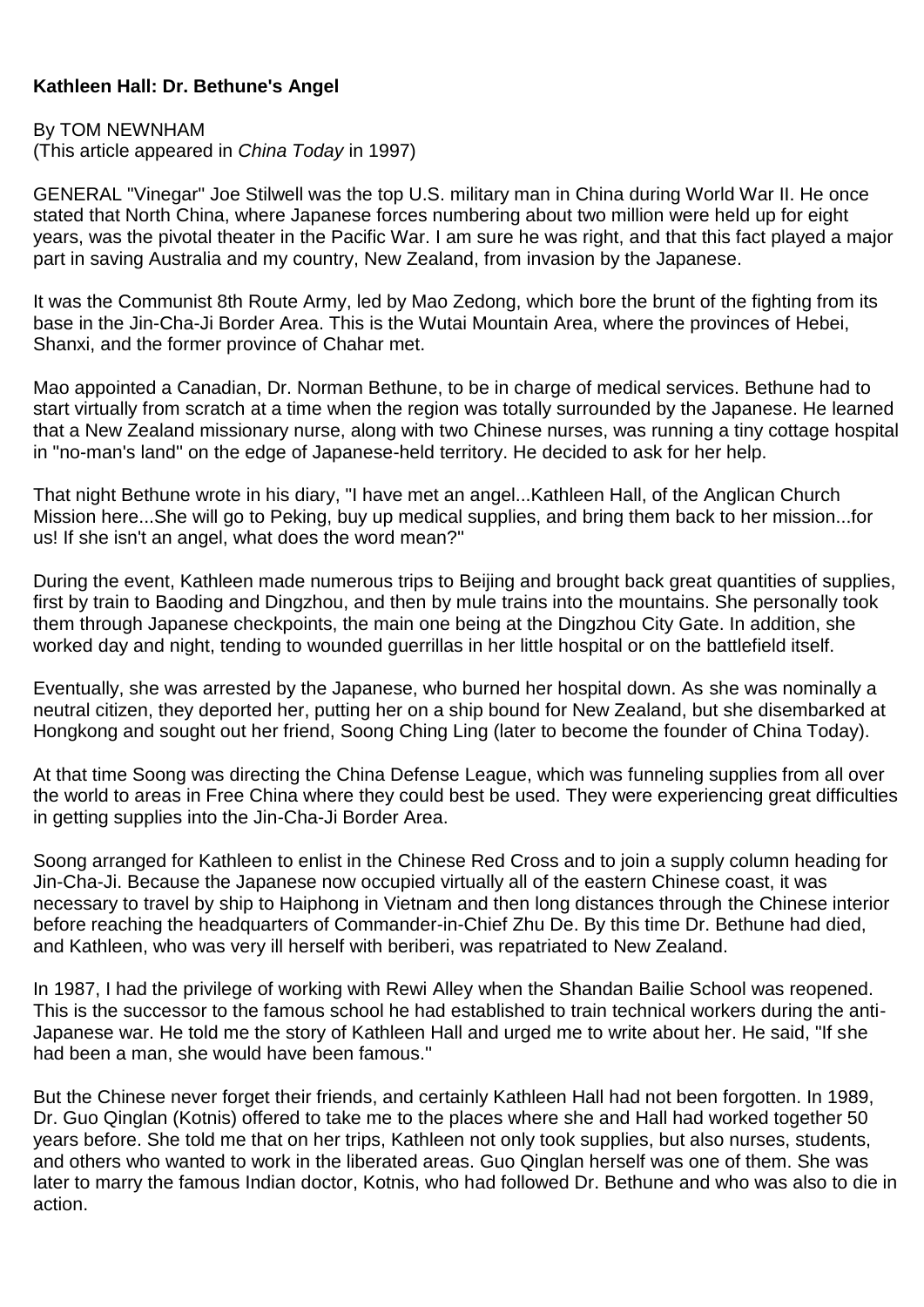In the village of Songjiazhuang, I found that Kathleen's hospital had become the village school, with the name "HE MING QING XIAO XUE'' proudly emblazoned on the gate after all those years. (He Ming Qing was Kathleen's Chinese name.) I met many veterans, men and women, who, with tears in their eyes, told me about Kathleen. I put their stories into her biography, which was later published in English and Chinese.

Last year was the centennial of Kathleen's birth, and the people of Baoding prefecture planned commemorative ceremonies at Kathleen's graveside in Quyang and at Songjiazhuang, where a statue was to be unveiled. I was invited to lead a delegation from New Zealand to take part.

On the morning of October 5, several thousand local people were already gathered around her tomb when we arrived in the beautiful Cemetery of Revolutionary Martyrs in Quyang. There were also groups from Beijing, including the New Zealand Ambassador to China, Chris Elder.

A delightful group of local schoolchildren recited an elegy about Kathleen, which had been specially composed for the occasion. Many speakers paid tribute to her, including the Anglican Bishop of Auckland, representing the church which had supported Kathleen's work in China. The New Zealanders sang songs in English and Maori. Kathleen's tomb was bedecked with beautiful flowers.

During the war, there had been numerous Japanese offensives, and at times they occupied Quyang, which is the capital of the county. At these times, the county government fell back to the village of Songjiazhuang in the mountains, the same village where Kathleen had established her cottage hospital in 1935.

Now the local people had decided to set up a statue there. In Quyang County there are great deposits of beautiful white marble, and marble carving has been a tradition for thousands of years. Master carvers set to work with their students and executed a beautiful statue of He Ming Qing, which shows her with medical kit and torch and a wolf-dog beside her.

The dog was well-remembered by the old people. It had been a gift from General Nie Rongzhen and was always at her side as she strode over the mountains, be it day or night, to the places where soldiers and guerrilla fighters lay wounded.

At the base of the statue was the tribute that had been written by General Nie when he was 90 years old, by this time an honored marshal of the P.L.A.

"To heal the wounded and rescue the dying She worked with selfless dedication. Her deeds in support of the War of Resistance Will go down in the annals of history.''

The visitors were greeted by village drum and cymbal bands, together with bright-eyed children waving flowers, who lined a long pathway of several hundred meters leading to the new village school that still carries the name of He Ming Qing.

There were thousands of people who had gathered from near and far, but in the front were many old veterans who remembered Kathleen well. Through interpreters, they told their stories to New Zealanders and also to the Baoding TV crew who were there to record the event for Chinese television.

One of the most moving accounts was Dr. Wang Zengshou. He had been a village boy in Songjiazhuang when Kathleen came. He was fascinated by what she was doing and was inspired to become a doctor himself. Wang joined the 8th Route Army and later became a heart specialist and Vice President of Hebei